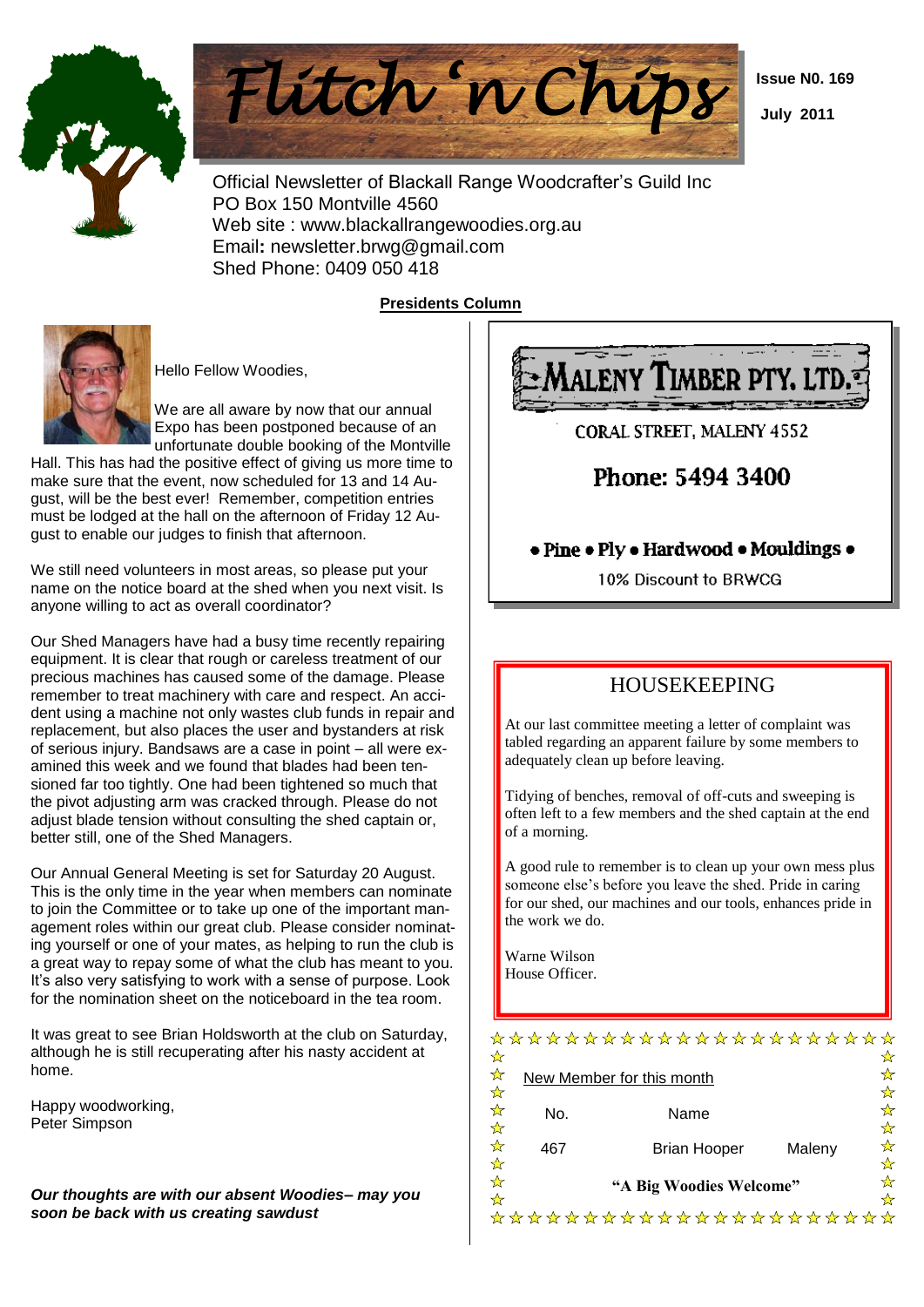



Contact Roger Loughnan Real Estate for the largest range of exclusively listed properties on the Blackall Range from \$100,000 - \$2,000,000. Actively supporting our community

More of Dave's Adventure's...........

Hi to all,

I hope this finds you in good health. After enduring the over zealous Customs Officers at Vancouver Airport, I arrived at Toronto and booked 4 nights at reasonable rates, Again made use

of both public and guided tours taking in Niagara Falls, very impressive area and the plastic raincoats are a help.

Niagara on the Lake



was part of our tour, with Fort George and finishing with a wine tasting on the way back to Toronto. Next day more museums then on to Montreal. Spent the day there wandering around the Latin Quarter—couldn't speak French, and I was fed up with big cities so kept travelling east to Sydney in Nova Scotia, then on to Port aux Basques in Newfoundland by sea ferry, about 140klms out. The hospitality shown to me here was incredible, these people are unique. Any way moved back to the mainland and onto Truro, its the hub of Nova Scotia. More museums!!!! then train to Montreal and bus to New York, Stayed in New Jersey and did as much sight seeing around as possible. Could spend months here.... Ellis Island, and the Statue of Liberty, a walk down Wall St. and around Ground Zero taking in a couple of churches etc. Out to Newark and bus to Pittsburgh, then southeast to Washington DC. More touring taking in the Pentagon and Memorial also a hop on and hop off bus tour. Stayed at Alexandria then on to Richmond Virginia then to Rayleigh, Capitol of North Carolina. Best museum I've seen to date, it answered a lot of questions, and gave me a good incite to what happened here. I'm in Charleston now and am going to Orlando tonight. Charleston is packed full of history also and deserves a longer stay. Digit is cramping up so will close now.

Regards Dave Banister. XXXX for the sheilas.

**Our Projects**



Ron Fishwyck proudly hands over a new Wood Box built from recycled timber for the Sunshine Coast Community Hospice "Katie Rose Cottage" at Doonan. Pat Atkinson and Jo Lamb are representing the Cottage.

2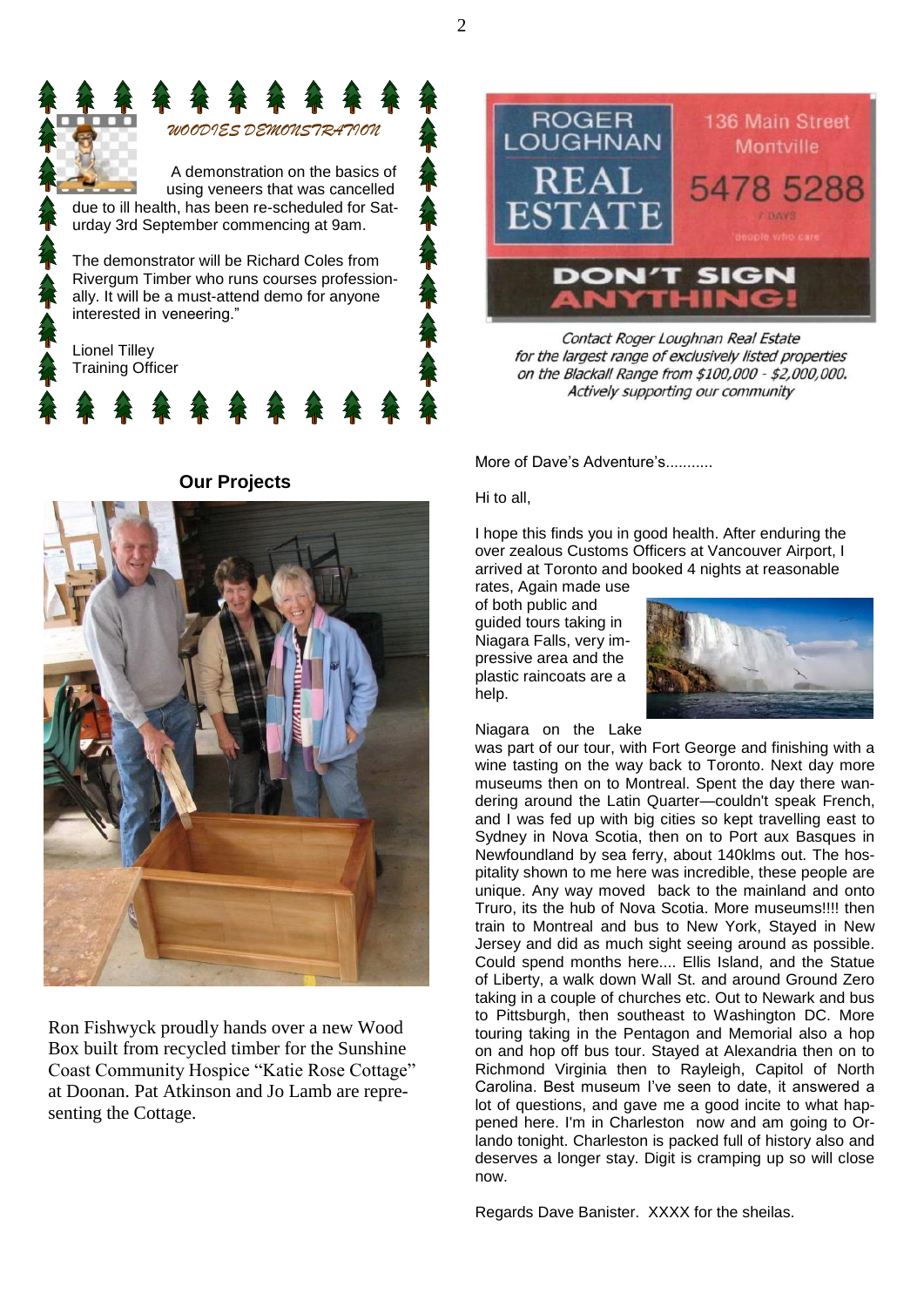

Is this now the best looking Dunny around or not?

Warne Wilson, Ron Donald and their band of helpers have completed the huge task of tiling the toilet block . Certainly better than the mud stained concrete and will be a lot easier to keep clean.

### **Inexpensive Self-Adhesive Paper**

Instead of paying for expensive self-adhesive paper or A4 labels, or printing on plain paper and messing around with spray adhesive I make my own from a roll of clear or white shelf liner paper.



I found a roll of shelf liner at a national retailer for about \$5. I cut the roll into fifty-two 210 x 297mm sheets. This reduces my cost to about \$0.10 per sheet.

If you cut carefully, you can run the sheets through an ordinary copier or printer like any other sheet of paper. Peel the shelf liner paper off of the backing paper and stick it onto your blank. Unlike commercially available labels, the shelf liner is easy to remove after you've cut the pattern.



**Winter Roast Every Monday Night** from 5.30 to 7.30 \$17.95 per person

**Sunday Breakfast from 9am-11am** PH: 5478 5560 . 142 Main Street, Montville www.wildrocketfood.com.au

Open 7 days a week

Here's a tip for the Turners from the pages of Fine Woodworking Magazine........

Turning copies of a spindle on a hand lathe can be tedious work. Templates, gauges and other gadgets help but don't substantially increase speed and accuracy. In contrast, this method, which uses the bandsaw, is the best turning aid I've found vet. On one face of the square stock, mark out with a template the desired profile and make bandsaw cuts to within  $\frac{1}{16}$  in. of the profile at convenient reference points. Bevel the square's corners as you usually do, mount the stock on the



lathe and begin turning. The cut lines will be easy to see and will allow quick and accurate shaping without so many stops for caliper checks. The secret to this method is accurate layout and careful sawing.

### **MAPLETON HARDWARE** Your handy hardware store. Come in and see us for all your hardware needs. Hand Tools, Sleepers, Power Tools, Drill Bits, Paint and Stains. Plus Plumbing and General Hardware **Open 7 Days**

Rob, Toni and Laurie

Cur Obi Obi Rd & Emu Walk **MAPLETON Phone 5445 7773** 

3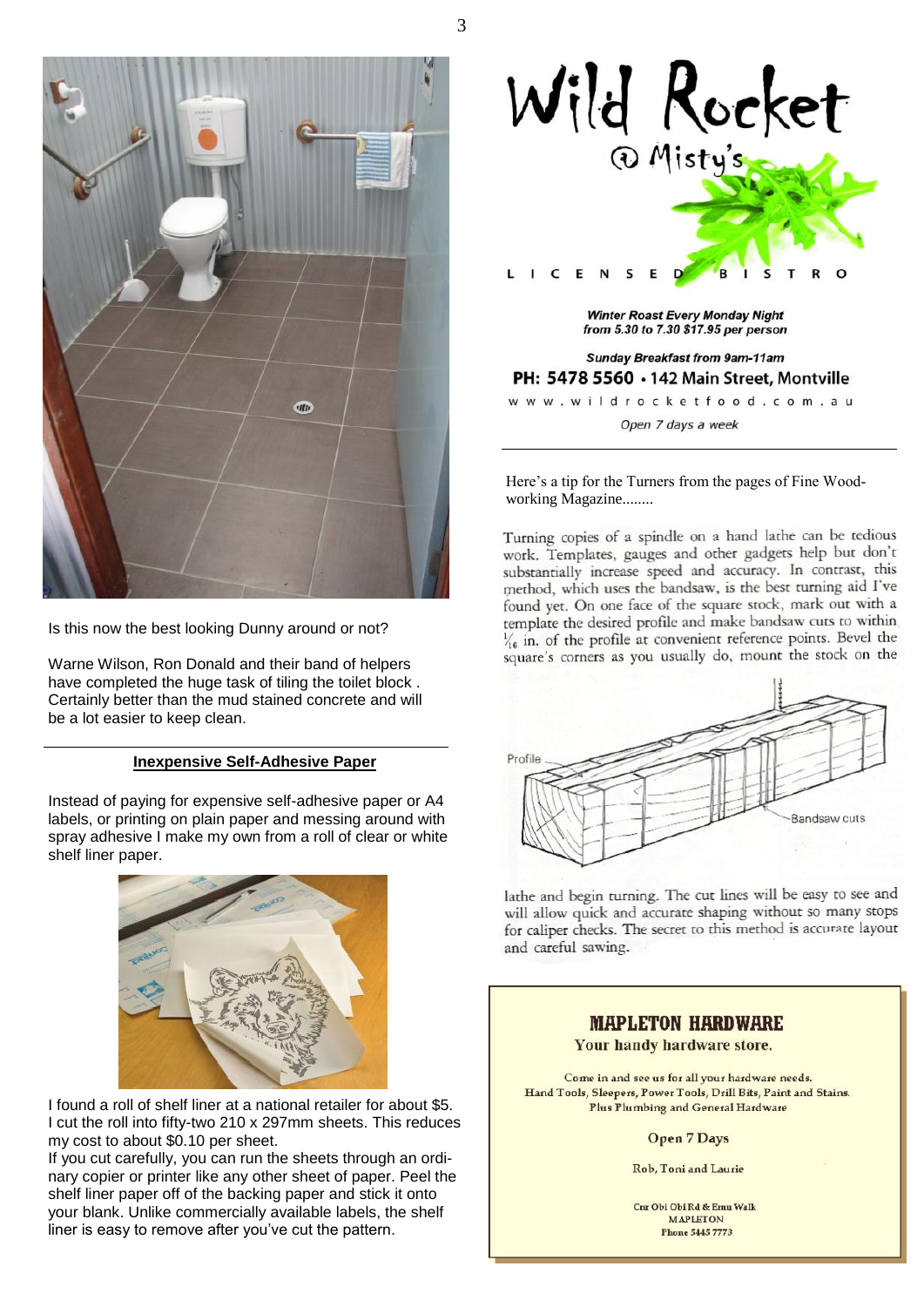### **Maintenance Report from Brian Harris**

**June-July 2011**

- 15/6 Lathe 16 Tailstock cleaned and lubricated.
- 21/6 Hammer Saw New 300mm blade replaced the damaged 315mm, 7 teeth broken off.

12" Rexon Saw - Motor removed for repair, one phase burnt out.

- 22/6 Lathe 11 Split pulley on motor lubricated.
- 23/6 No.3 Bandsaw Top wheel alignment adjuster dam aged, part not available so a replacement is being fabricated.
- 29/6 Jointer Sharpened blades replaced a damaged set.
- 30/6 12" Rexon Saw Re-wound motor (\$450) fitted back to table, starter also checked.



### **BRWG: Meeting Schedule for 2011**

Management Committee meetings on the second and fourth Saturdays of each month. General meetings on the second Saturdays of August, November, February and May. AGM on the second Saturday of August.



| July          | 23 | Mgt                      |
|---------------|----|--------------------------|
| <b>August</b> | 20 | <b>AGM &amp; General</b> |
|               | 27 | Mgt                      |
| September     | 10 | Mgt                      |
|               | 24 | Mgt                      |
| October       | 8  | Mgt                      |
|               | 22 | Mgt                      |
| November      | 12 | General                  |
|               | 26 | Mgt                      |
| December      | 10 | Mgt                      |
|               | 24 | Mgt                      |
|               |    |                          |

# **INVOICE - YEAR 2011/12 SUBSCRIPTION**

4

## *FIRST NOTICE* **PAYMENT – DUE END JULY 2011.**

Please extend my subscription to Blackall Range Woodcrafters Guild Inc. for the year 2011/12.

Enclosed is my payment of \$30 **(\$35 per couple)**

AMOUNT PAID \$\_\_\_\_\_\_\_\_\_\_\_\_\_\_\_

| NAME    |  |
|---------|--|
|         |  |
| Address |  |

please print email address clearly

(Please pay your due fees to the Treasurer direct or mail to PO Box 150 MONTVILLE QLD 4560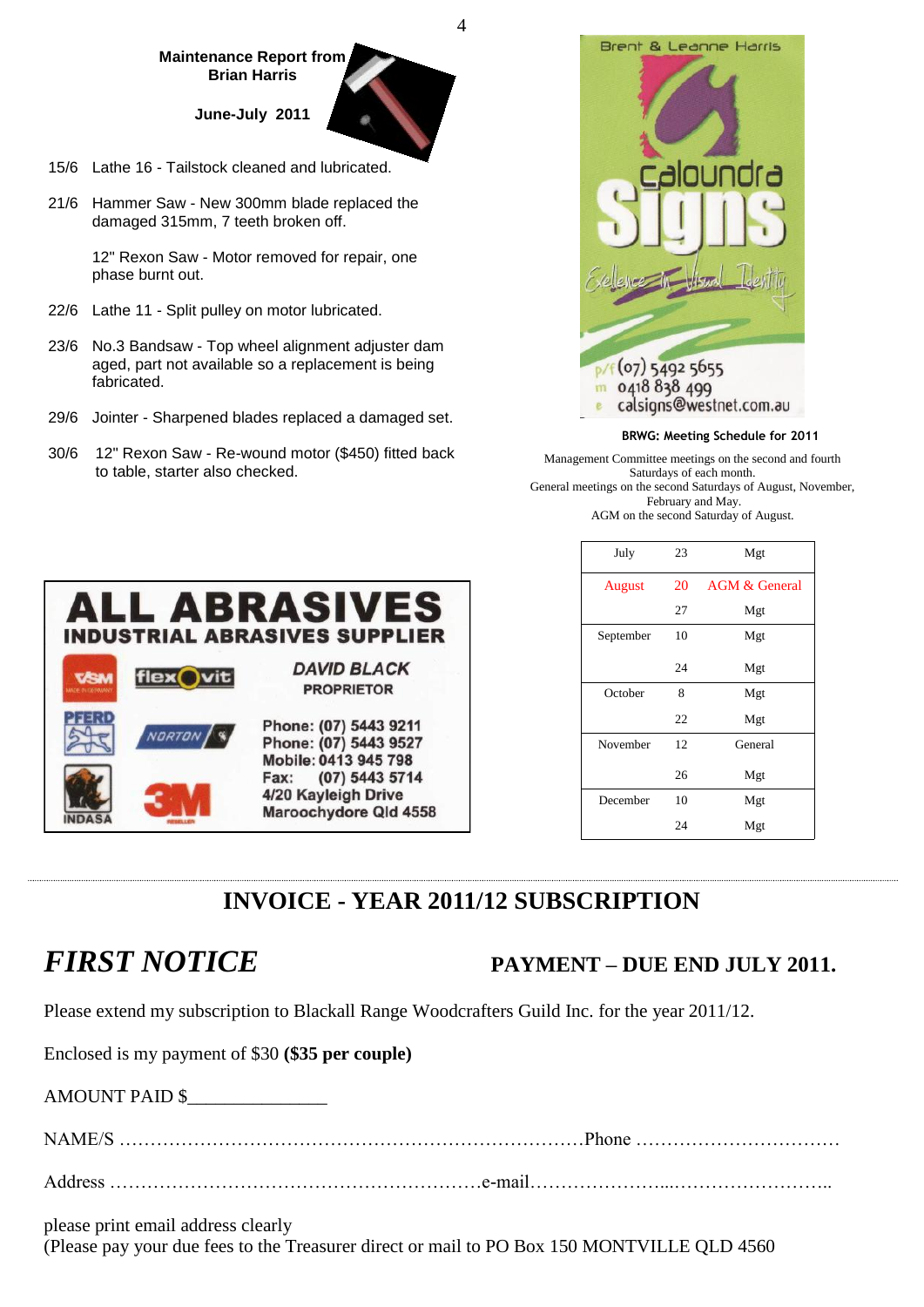### **New Seat Belt Design**



 *Lord, Keep your arm around my shoulder and your hand over my mouth . . .. . . . . AMEN!*

### **LIFE BEFORE THE COMPUTER**

- \* Memory was something that you lost with age
- \* An application was for employment
- \* A program was a TV show
- \* A cursor used profanity
- - \* A keyboard was a piano
	- \* A web was a spider's home \* A virus was the flu
	- \* A CD was a bank account
	- \* A hard drive was a long trip on the road A mouse pad was where a mouse lived And if you had a 3 1/2 inch floppy ....you just hoped nobody found out



**Antique Furniture Restoration Supplies** 134 Junction Road, Clayfield, QLD, 4011 Phone: (07) 3391 5764  $(07)$  3112 6197  $FAX:$ Email: sales@goodsandchattels.com www.goodsandchattels.com Web: \*\*\* 10% Discount to Woodies Members \*\*\*

# **WOOD N WORKSH**

# **Has Moved** Shed 5, 38 Enterprise Street

Kunda Park, Qld info@woodnworkshop.com.au / www.woodnworkshop.com.au Phone: (07) 5493 5069 To MAROOCHYDORE Bruce Maroochydore Ro Maroochydon Exi Entern Bruce Highway Just 5 min off the Bruce Highway.



Hi All,

5

**Timber Flow Report**

The Kiln was topped up last week with some Silky Oak, Camphor Laurel and a large piece of Red Cedar, We hope to have it all ready for use in about two months depending on the weather.

I will be organizing a working bee in the near future for the break down saw as we have a quantity of Red Bean that needs to be cut into usable planks, as the slabs have been sitting in the racks for an extended period and some of it is starting to deteriorate. A number of our members are not keen on using Red Bean as it can irritate the nasal passages and lungs and in some cases it can even cause nose bleeding. This is why face masks or breathing apparatus should always be used when machining or sanding this timber.

Storage of wood, seasoned and unseasoned is an ongoing problem as our stock is steadily increasing as can be seen by the flow of logs into our rear yard (no longer on the Tennis Club Lawn). As mentioned in my last report, the club was considering inspecting all timber held in our racks and removing any poor quality or damaged stock. It has been decided that this will be the first step in upgrading the clubs storage facilities . We will be requiring a few volunteers to help with this process in the near future....could any members who are interested please contact one of the committee members.

Phil Gibson Timber Flow and Kiln Officer



 *The older you get, the tougher it is to lose weight, because by then your body and your fat have become to be really good friends.*